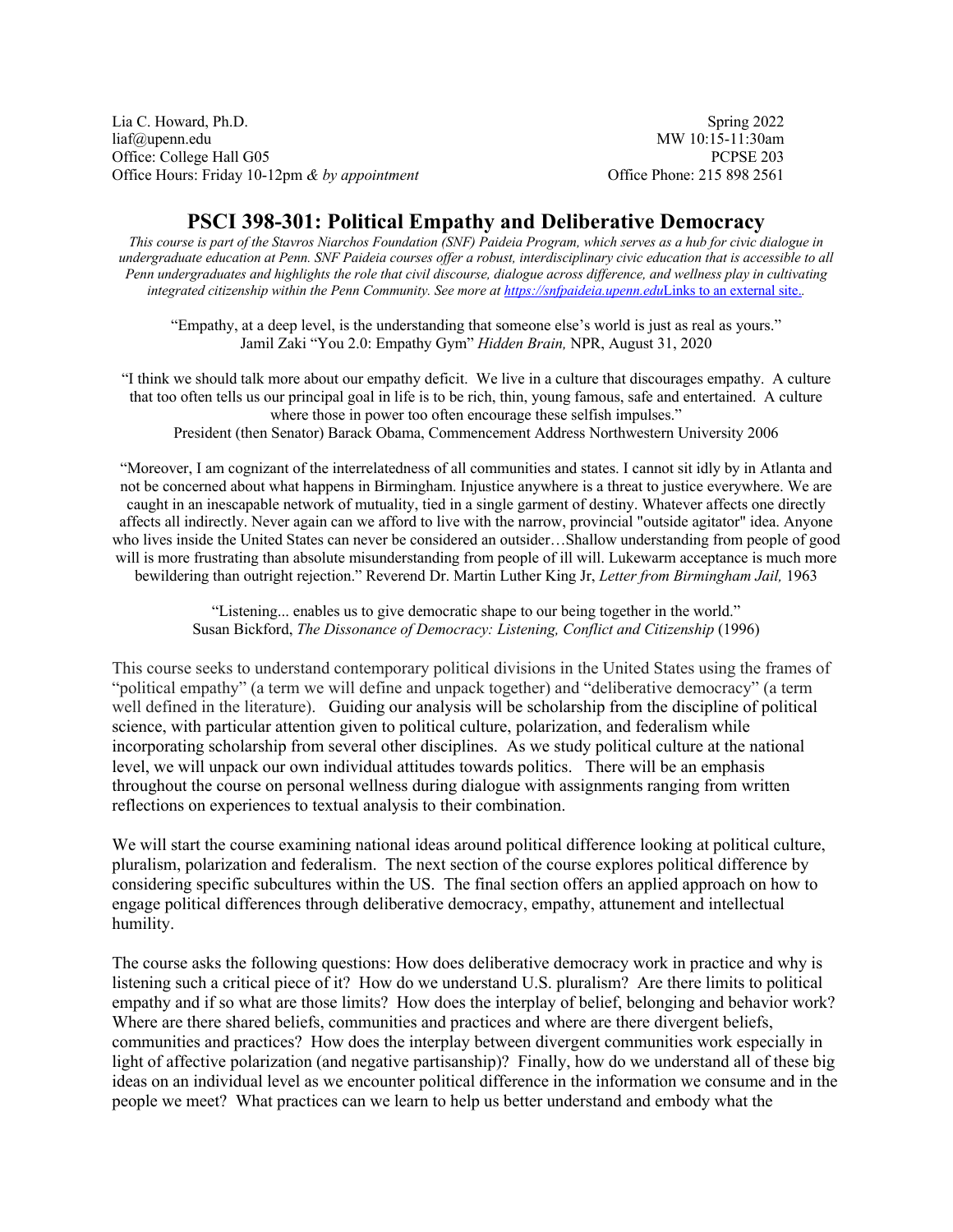Reverend Dr. Martin Luther King calls "the inescapable network of mutuality" and why might that be critical to our personal as well as our national health?

## **Course Goals**

Congratulations on being the first cohort of students to take this class. By the end of the course you should be able to

- Articulate and define key concepts such as political culture, political empathy, deliberative democracy, federalism, pluralism, affective polarization as they manifest themselves in U.S. Politics and Culture
- Be able to give examples of different types of different U.S. political cultures and subcultures
- Make connections between theoretical research in U.S. politics and applied research in politics and psychology.
- Demonstrate an general understanding of U.S. political belief, behavior and belonging and apply it to a distinct socio political issue of interest
- Be able to discuss how individual and community wellness in the U.S. are connected
- Share from direct experience how to practice attunement, intellectual humility, active listening, and a variety of other interactive wellness exercises

# **Course Policies**

**Participation and Attendance:** Attendance is required. Students who miss a class must make a reasonable effort to contact me in advance. The following are regarded as excused absences:

- 1. Absences resulting from religious holidays.
- 2. Absences resulting from legal obligations, e.g., jury duty
- 3. Documented family or medical emergencies

Regardless of the reason for absence, students are responsible for learning what happened in class. Students who anticipate missing one or more classes should contact the instructor ahead of time and they should visit my office hours immediately upon returning from an absence.

Attendance includes being present in the class, including refraining from using tech devices for non-classrelated purposes. On-time arrival to class is expected.

*If you need to come to class via Zoom due to a red pass (or other covid related reason please let me know no later than 9AM on a class day)*

Late assignments will lose  $\frac{1}{2}$  point each day they are late.

**Writing Support**: I recommend making an appointment with a writing tutor at [The Marks Family](http://writing.upenn.edu/critical/wc/schedule_appointment.php) [Writing Center](http://writing.upenn.edu/critical/wc/schedule_appointment.php)

**Students with Disabilities**: Please let me know if you anticipate any issues that might affect your performance in the class. If you require disability-related accommodations, such as a note-taker, extended time on timed writings, or captioning, please register with the Office of Disability Services (ODS). Disabilities may include learning, psychiatric, or physical disabilities. ODS can assist you with finding out if you qualify for Americans with Disabilities Act (ADA) accommodations.

Office of Disability Services Stouffer Commons, Suite 300 3702 Spruce Street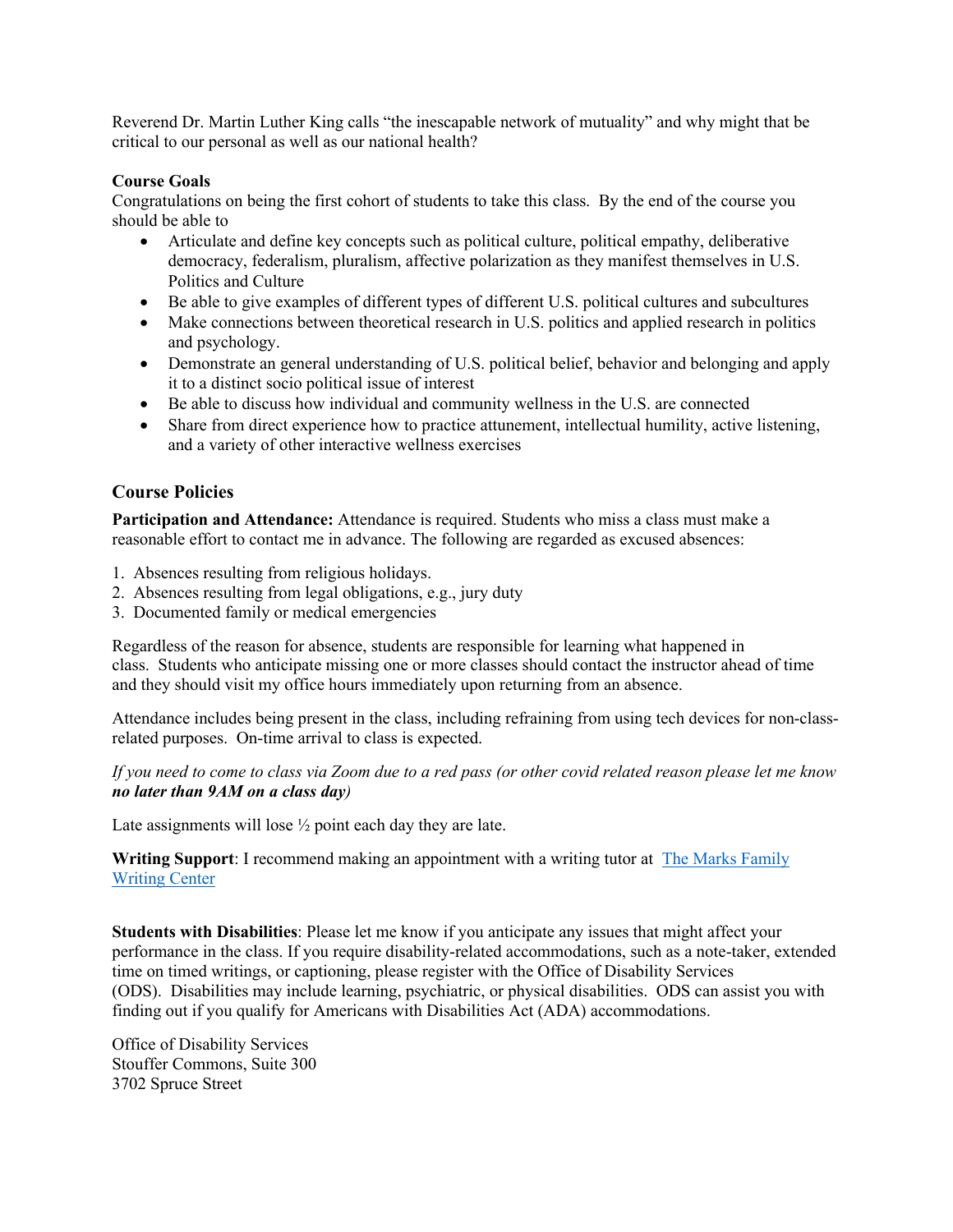Phone: (215) 573-9235 Email: [sdsmail@zimbra.upenn.edu](mailto:sdsmail@zimbra.upenn.edu)

Monday-Friday, 9:00 AM to 5:00 PM

For other UPenn resources for students with disabilities, visit https://wlrc.vpul.upenn.edu/

**Academic Integrity:** All students are responsible for adhering to the University of Pennsylvania Code of Academic Integrity, which can be found here: [Penn's Code of Academic Integrity](https://catalog.upenn.edu/pennbook/code-of-academic-integrity/) . Please take time to read the academic integrity policies, as I take them seriously. If you have questions about what constitutes dishonest activity for this course, please ask.

#### **Other Important Notes:**

- In a class discussing empathy, civility towards colleagues and instructor during class and in all class-related activities is expected (including emailed communications).
- In order to best show respect to each other punctual arrival and adequate preparation is expected.
- Please do not use electronic devices unless allowed by the instructor.
- Your conduct in the class will be factored into your participation grade.

## **Required Books**

*All readings are on Course reserve with the Penn library which can be found on our Canvas site*

- Matthew S. Levendusky and Dominik A Stecula *We Need to Talk* Cambridge Elements Experimental Political Science (New York, Cambridge University Press: 2021)
- Dante Chinni and James Gimpel *Our Patchwork Nation: The Surprising Truth about the "Real" America* (New York: Gotham Books, 2010)
- Jamil Zaki *The War for Kindness: Building Empathy in a Fractured World* (New York: Broadway Books, 2019)
- Edward Brodkin and Ashley Pallanthra *Missing Each other: How to Cultivate Meaningful Connections* (New York: Public Affairs, 2021)

Full Electronic book available through links below

- Donald Kettl *The Divided States of America: Why Federalism Doesn't Work* (Princeton, NJ: Princeton University Press, 2020). Full ebook Accessible through Penn Library https://wwwdegruyter-com.proxy.library.upenn.edu/document/doi/10.1515/9780691201054/html
- Mary F. Scudder *Beyond Empathy and Inclusion: The Challenge of Listening in Democratic Deliberation* (New York: Oxford University Press, 2020). Full ebook accessible through Penn Library https://oxford-universitypressscholarshipcom.proxy.library.upenn.edu/view/10.1093/oso/9780197535455.001.0001/oso-9780197535455

## **Optional/Recommended Books**

- Vivek H. Murthy *Together: The Healing Power of Human Connection in A Sometimes Lonely World* (New York: Harper Wave Press 2020).
- Evan Osnos, *Wildland : The Making of America's Fury* (New York: FSG, 2021).
- Robert Putnam and Shaylyn Romney Grant. *Upswing: How America Came Together a Century Ago and How We Can Do it Again* (New York: Simon and Schuster, 2020).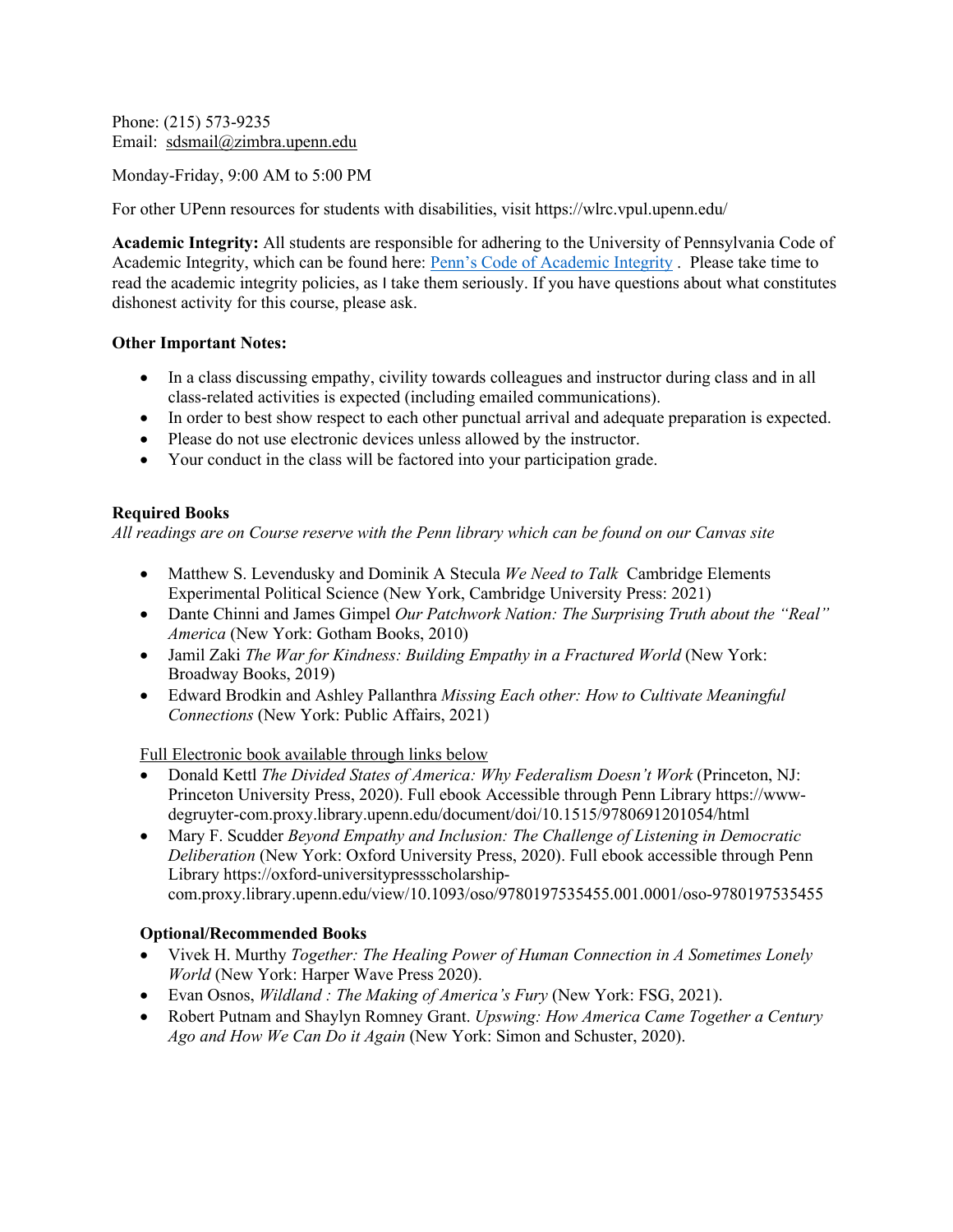# **Course Work**

- **I. Participation (10%)**
- II. **Journal & Conversation Partners/Group exercises (15%) :** Your journal will be a place to respond to prompts throughout the semester. Your first journal entry will be submitted electronically. The rest will be written by hand in a journal given to you by the instructor. You will be grouped with a conversation partner to discuss a variety of short, experiential assignments. After some of those experiences, you will be asked to reflect on them in your journal (you will switch conversation partners in each new section of the course). Journal entries should be dated, titled and a length of at least 200 words (you can always write more).
- III. **Political Autobiography Essay due January 21th (10%)**  See assignment information on Canvas
- **IV. Polarization and Federalism Essay due Tuesday, February 22 (15%)**  Assignment information will be loaded to Canvas in early February.

# **V. Political Culture Summit Paper due Tuesday, March 22 (20%)**

Assignment information will be loaded to Canvas in early March.

- a. Paper (15%)
- b. Participation in Summit on 3/21 (5%)
- VI. **Applied Research Project Final Essay**: **(30%)** the purpose of this paper is to connect the more theoretical parts of the course with the more applied aspects of the course. Students will be asked to select a sociopolitical issue that is important to them and using scholarship from the first two sections of the course as contextual background, look to apply the final section of the course into an actionable way to approach the sociopolitical issue. More information is available on Canvas.
	- a. Proposal due **in your meeting with Dr. Howard (**5%)
	- Students will meet with instructor during the Week of February 7
	- b. Presentation last 2 days of class **April 25, April 27** (5%)
	- c. Paper due **May 2** (20%)

# **Course Schedule**

*Subject to revision as necessary* 

• Note: readings are to be done in advance of the class session under which they are listed

Week 1: Welcome to the course

January 12: Welcome to the Course, Syllabus

# **I. American Identity and Understanding at the National Level**

Week 2: What is Empathy? What is Political Culture? What is Deliberative Democracy?

January 17: No class to observe the holiday honoring Reverend Dr. Martin Luther King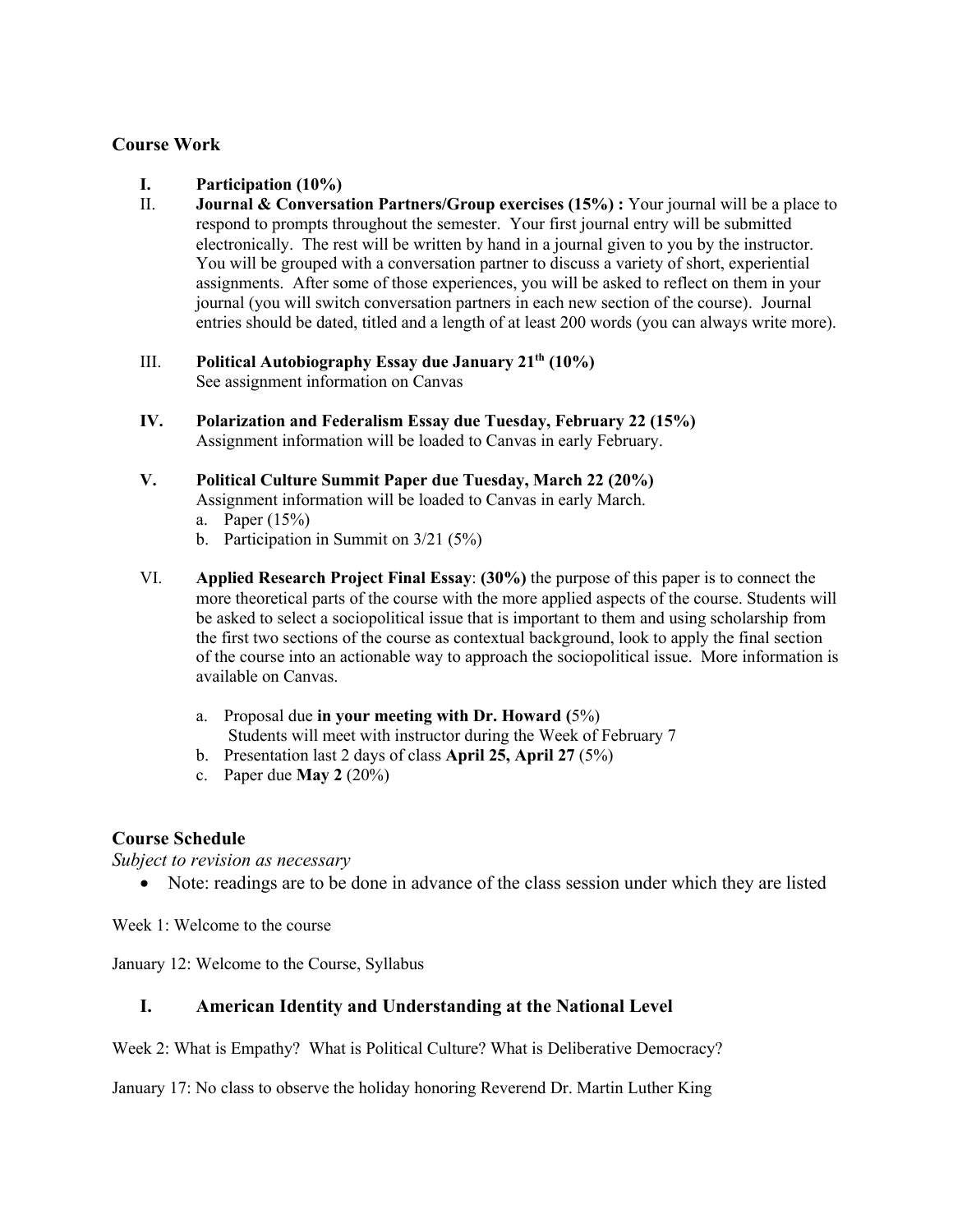# **January 18 Journal Entry #1 due to Canvas by 5pm**

January 19: What is Empathy? What is Political Culture? What is Deliberative Democracy?

- Selections from "Chapter 4: Political Culture" in James O Wilson, John J. DiIulio, Meena Bose *American Government: Institutions and Policies 14th Edition* (on Canvas)
- Selections from Jamil Zaki *The War For Kindness: Building Empathy in a Fractured World*  (on Canvas) Appendix defining empathy
- Mary F. Scudder *Beyond Empathy and Inclusion: The Challenge of Listening in Democratic Education* pgs 1-17(available as an e resource from the library)

## **Political Autobiography Essay Due to Canvas January 21 by 5pm**

Week 3: Understanding Difference at the National Level

January 24: Pluralism

- James Madison, Federalist #10 https://avalon.law.yale.edu/18th century/fed10.asp
- Governor George Clinton, Cato #3 https://archive.csac.history.wisc.edu/26 Cato III.pdf
- William Penn, Pennsylvania Charter https://avalon.law.yale.edu/18th\_century/pa07.asp

For reference in class (do not have to read in advance of class):

• John Locke "A Letter Concerning Toleration"1689 <https://socialsciences.mcmaster.ca/econ/ugcm/3ll3/locke/toleration.pdf>

## **January 25 Journal #2 in journal by 5pm**

January 26: U.S. Racial & Economic Explanations for Identities

- Isabel Wilkerson *Caste: The Origins of Our Discontents* (New York: Random House Books, 2020) (chapters 1 &2) on Canvas
- Rogers Smith, "Beyond Tocqueville, Myrdal and Harz: The Multiple Traditions in America" in David Canon, John Coleman and Kenneth Mayer, *The Enduring Debate 8th edition* (New York: WW Norton & Co, 2018) (on Canvas)
- Robert Putnam and Shaylyn Romney Grant. *Upswing: How America Came Together a Century Ago and How We Can Do it Again* (New York: Simon and Schuster, 2020). Chapter 1 (on Canvas)

*For Additional Reading (optional)* 

• Ibram X. Kendi *Stamped from the Beginning: The Definitive History of Racist Ideas in America* (New York: Nation Books, 2016).

Week 4: Explanations for U.S. Identity: using Open Mind and "Dialogue Lab: America"

January 31: Understanding Political Difference (class will only meet 10:15-11am adjusted for Wednesday's longer class)

- Sign up for Open Mind (information in Folder) Complete Modules 1 & 2
- You will do the first Peer to Peer conversation with your conversation partner **in class**

*For Additional Reading (optional)*

- Open Mind lesson 5 (on Canvas in Open Mind folder)
- Jurgen Habermas, *The Inclusion of the Other* (Polity, 1999), Chapter 4 (on Canvas)
- "Samuel Huntington *American Politics The Promise of Disharmony* Chapter 1 (on Canvas)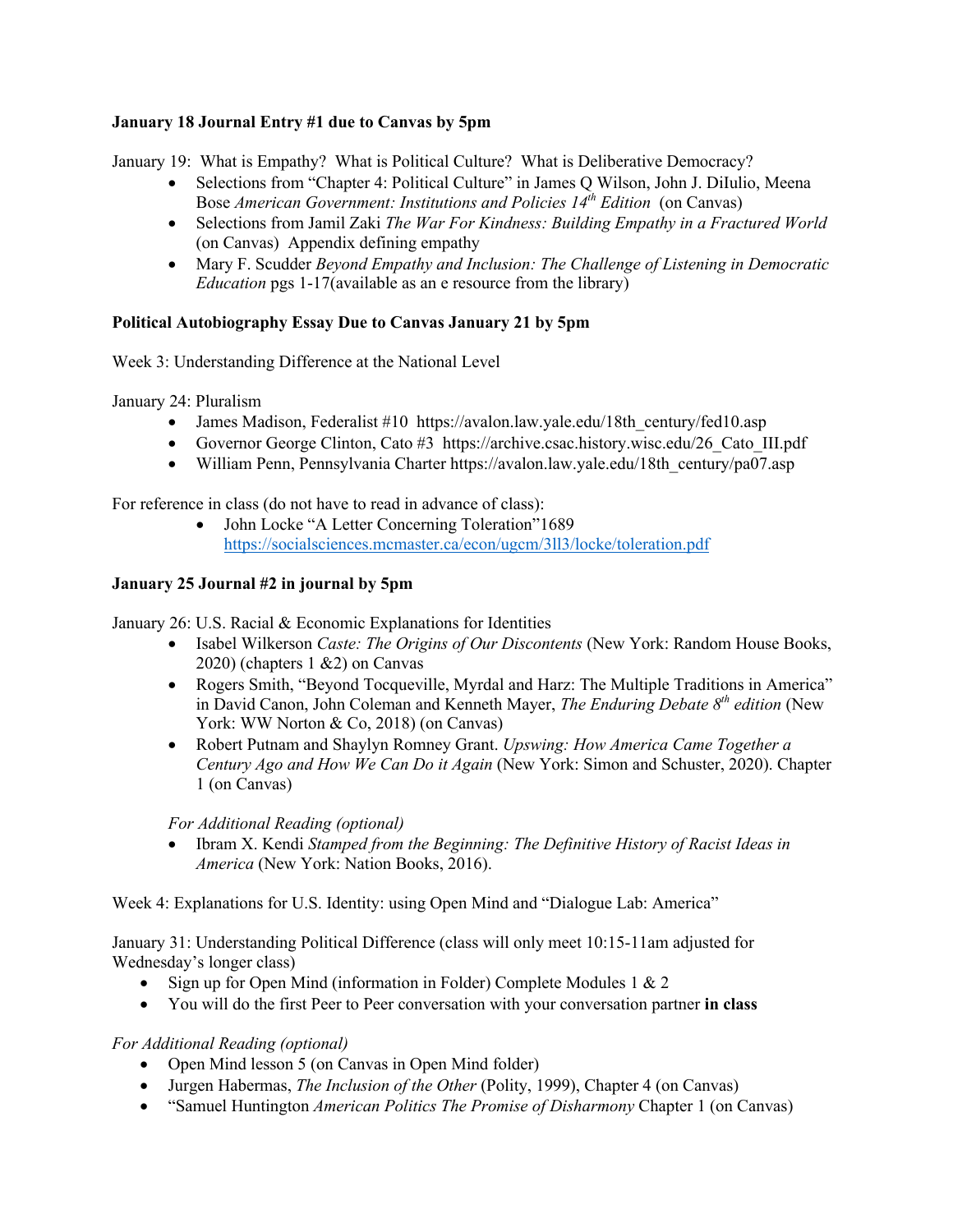# **February 1 Journal #3 after completing Open Mind Modules 1 & 2 and Peer to Peer Conversation by 5pm**

Feb 2: "Dialogue Lab: America" Documentary Screening (10am -12pm)

\*\* Special conversation with producer and Cast members \*\* note adjusted class time

Week 5: Federalism

# *Meetings this week with Dr. Howard: be sure to sign up! Bring your Final Applied Research Paper Proposal to the meeting*

Feb 7: Federalism

• Donald Kettl *The Divided States of America: Why Federalism Doesn't Work* (Princeton, NJ: Princeton University Press, 2020). preface, 1 &2

Feb 9: Federalism

• Donald Kettl *The Divided States of America: Why Federalism Doesn't Work* (Princeton, NJ: Princeton University Press, 2020). 3, 4, 7 (11 optional)

Week 6: Polarization

Feb 14: Polarization

• Levendusky *We Need to Talk* all

# **February 15 Journal #4 in journal by 5pm**

Feb 16: Polarization

- Iyengar, Shanto and Lelkes, Yphtach and Levendusky, Matthew and Malhotra, Neil and Westwood, Sean, The Origins and Consequences of Affective Polarization in the United States (May 2019). Annual Review of Political Science, Vol. 22, pp. 129-146, 2019, Available at SSRN: <https://ssrn.com/abstract=3394075> or [http://dx.doi.org/10.1146/annurev-polisci-051117-073034](https://dx.doi.org/10.1146/annurev-polisci-051117-073034)
- Fishkin, et al. Is Deliberation an Antidote to Extreme Partisan Polarization? Reflections on "America in One Room" Annual Review of Political Science, Vol 4 pp 1464 (2021)

# **II. American Political Subcultures: How many Americas are we?**

Week 7: Political Subcultures

# New Conversation Partners

Feb 21: Three Americas

- Daniel Elazar "Three Political Cultures" in David Canon, John Coleman and Kenneth Mayer, *The Enduring Debate 8<sup>th</sup> edition* (New York: WW Norton & Co, 2018) (on Canvas)
- Excerpts from Evan Osnos, *Wildland : The Making of America's Fury* (New York: FSG, 2021) **SELECT**

# **Feb 22: Polarization or Federalism Essay due**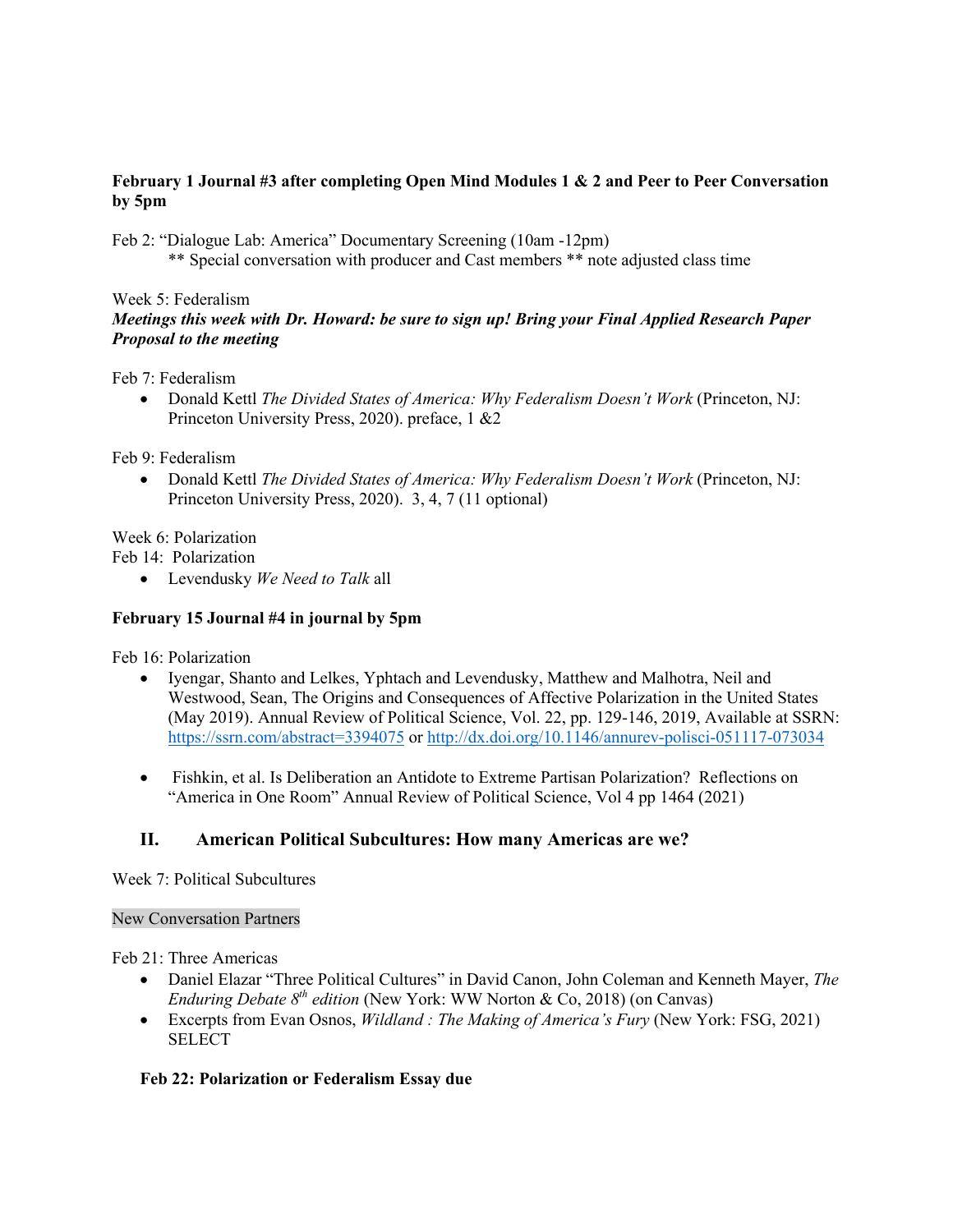Feb 23: Four Americas

• George Packer "How America Fractured into Four Parts" The Atlantic, July/August 2021 https://www.theatlantic.com/magazine/archive/2021/07/george-packer-four-americas/619012/

Week 8:Political Subcultures: using demographic data at the county level

Feb 28: \*\*Guest Speakers\*\* Ms. Stephanie Perry Executive Director and Mr. Andrew Arenge, Director of Operations PORES, Fox Leadership, University of Pennsylvania.

• Dante Chinni and James Gimpel *Our Patchwork Nation*: Introduction, Boom Towns, Campus and Careers, Industrial Metropolis (note this one is out of order –it's Philly!)

## **March 1 or March 15 Journal #5 due in Journal**

March 2: Twelve Americas

• Dante Chinni and James Gimpel *Our Patchwork Nation:* Emptying Nests, Evangelical Epicenters, Immigration Nation, Military Bastions

## *Spring Break! No Class March 7 or 9*

Week 9: Twelve Americas

March 14: Twelve Americas

• Dante Chinni and James Gimpel *Our Patchwork Nation:* Minority Central, Monied Burbs, Mormon Outposts

## **March 1 or March 15 Journal #5 due in Journal**

March 16: Twelve Americas

• Dante Chinni and James Gimpel *Our Patchwork Nation:* Service Worker Centers, Tractor Country, Culture (Politics & Economy optional)

# **III. Empathy and Deliberative Democracy**

## New Conversation Partners

Week 10: Political Culture Simulation/ Putting Deliberative Democracy into practice

## **March 21: In class Political Culture Summit**

## **March 22 Political Subculture Essay Due**

March 23: Deliberative Democracy

• Mary F. Scudder *Beyond Empathy and Inclusion:* Chapter 2,3

Week 11: Deliberative Democracy

March 28 : Deliberative Democracy and Polarization

• Mary F. Scudder *Beyond Empathy and Inclusion* Chapters 4, 5

## **March 29 Journal #6 due in journal**